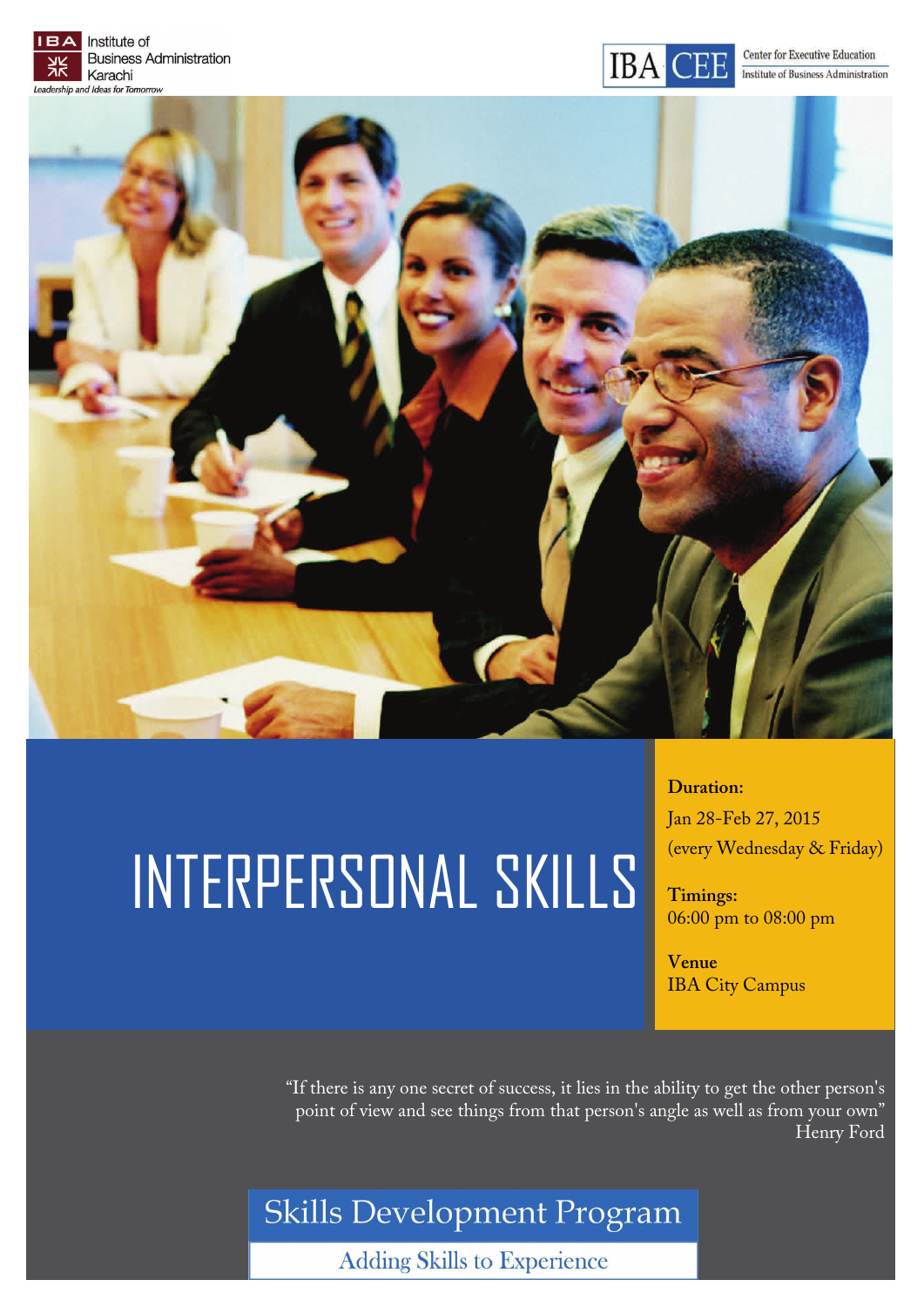



#### **Interpersonal Skills** — Make an impact by improving your communication & networking skills

# Program Overview

Upholding positive and business relationships among colleagues, subordinates and superiors is the key to maintaining a successful work environment. This 20 hours workshop is designed to assist executives in developing their management and interpersonal skills. Participants will gain a greater understanding of their communication skills, negotiation techniques, tips on making an impact, and advice on networking and starting conversations.

# Program Objectives/Outcomes

On the completion of this program, participants will be able to:

- Develop the key communications skills and the confidence to use them
- Understand how non-verbal communication helps in enchaining their interpersonal relationships
- Learn tips in preparing for a negotiation, opening a negotiation, bargaining, and closing a negotiation
- Identify the skills needed in starting a conversation, moving a conversation along, and progressing to higher levels of conversation
- Identify ways of sharing one's opinions constructively

# Who Should Attend

Customer representatives, IT & technical professionals, junior to mid level executives, managers or anyone who need to develop the interpersonal and communication skills necessary to communicate their knowledge to those around them.

## Training Schedule

Date: January 28-February 27, 2015 (every Wednesday & Friday) Timings: 6:30 pm to 8:30 pm

Training Venue IBA City Campus

Training Investment\* PKR 16,000/- \*Fee is inclusive of certificates and course manual.

**Skills Development Program** 

**Adding Skills to Experience**